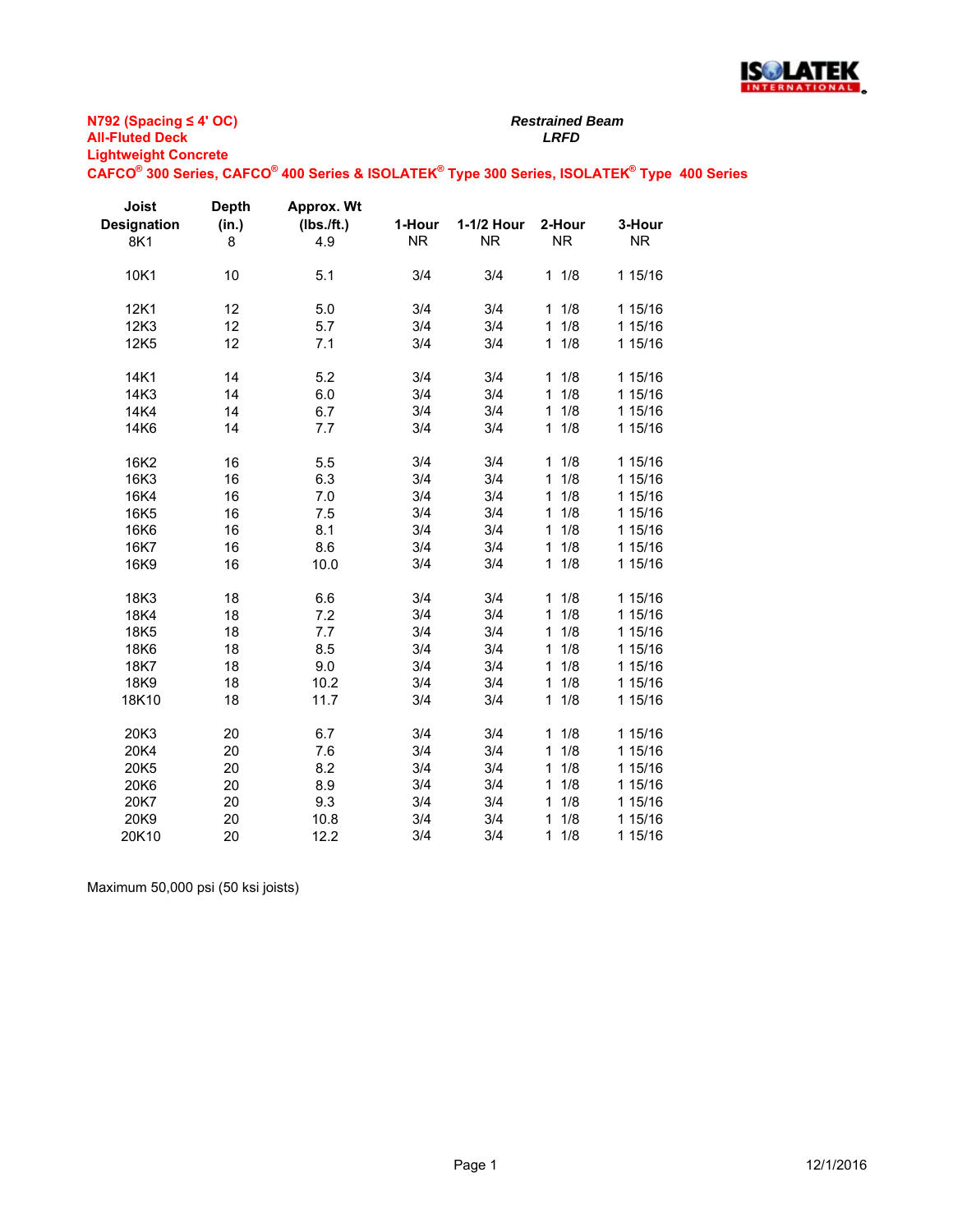

| Joist       | <b>Depth</b> | Approx. Wt |        |            |                     |         |
|-------------|--------------|------------|--------|------------|---------------------|---------|
| Designation | (in.)        | (Ibs./ft.) | 1-Hour | 1-1/2 Hour | 2-Hour              | 3-Hour  |
| 22K4        | 22           | 8.0        | 3/4    | 3/4        | $1 \t1/8$           | 1 15/16 |
| 22K5        | 22           | 8.8        | 3/4    | 3/4        | $\mathbf{1}$<br>1/8 | 1 15/16 |
| 22K6        | 22           | 9.2        | 3/4    | 3/4        | 1/8<br>1            | 1 15/16 |
| 22K7        | 22           | 9.7        | 3/4    | 3/4        | 1/8<br>1            | 1 15/16 |
| 22K9        | 22           | 11.9       | 3/4    | 3/4        | $\mathbf{1}$<br>1/8 | 1 15/16 |
| 22K10       | 22           | 12.6       | 3/4    | 3/4        | $\mathbf{1}$<br>1/8 | 1 15/16 |
| 22K11       | 22           | 13.8       | 3/4    | 3/4        | 1/8<br>1            | 1 15/16 |
|             |              |            |        |            |                     |         |
| 24K4        | 24           | 8.4        | 3/4    | 3/4        | $\mathbf{1}$<br>1/8 | 1 15/16 |
| 24K5        | 24           | 9.3        | 3/4    | 3/4        | 1/8<br>$\mathbf{1}$ | 1 15/16 |
| 24K6        | 24           | 9.7        | 3/4    | 3/4        | $\mathbf{1}$<br>1/8 | 1 15/16 |
| 24K7        | 24           | 10.1       | 3/4    | 3/4        | 1/8<br>1            | 1 15/16 |
| 24K8        | 24           | 11.5       | 3/4    | 3/4        | 1/8<br>1            | 1 15/16 |
| 24K9        | 24           | 12.0       | 3/4    | 3/4        | 1/8<br>1            | 1 15/16 |
| 24K10       | 24           | 13.1       | 3/4    | 3/4        | 1/8<br>$\mathbf{1}$ | 1 15/16 |
| 24K12       | 24           | 16.0       | 3/4    | 3/4        | 1/8<br>1            | 1 15/16 |
|             |              |            |        |            |                     |         |
| 26K5        | 26           | 9.8        | 3/4    | 3/4        | $\mathbf{1}$<br>1/8 | 1 15/16 |
| 26K6        | 26           | 10.6       | 3/4    | 3/4        | $\mathbf{1}$<br>1/8 | 1 15/16 |
| 26K7        | 26           | 10.9       | 3/4    | 3/4        | 1/8<br>1            | 1 15/16 |
| 26K8        | 26           | 12.1       | 3/4    | 3/4        | 1/8<br>$\mathbf{1}$ | 1 15/16 |
| 26K9        | 26           | 12.2       | 3/4    | 3/4        | 1/8<br>$\mathbf{1}$ | 1 15/16 |
| 26K10       | 26           | 13.8       | 3/4    | 3/4        | 1/8<br>1            | 1 15/16 |
| 26K12       | 26           | 16.6       | 3/4    | 3/4        | 1/8<br>$\mathbf{1}$ | 1 15/16 |
|             |              |            |        |            |                     |         |
| 28K6        | 28           | 11.4       | 3/4    | 3/4        | 1/8<br>1            | 1 15/16 |
| 28K7        | 28           | 11.8       | 3/4    | 3/4        | 1/8<br>$\mathbf{1}$ | 1 15/16 |
| 28K8        | 28           | 12.7       | 3/4    | 3/4        | 1/8<br>$\mathbf{1}$ | 1 15/16 |
| 28K9        | 28           | 13.0       | 3/4    | 3/4        | 1/8<br>1            | 1 15/16 |
| 28K10       | 28           | 14.3       | 3/4    | 3/4        | 1/8<br>1            | 1 15/16 |
| 28K12       | 28           | 17.1       | 3/4    | 3/4        | 1/8<br>$\mathbf{1}$ | 1 15/16 |
|             |              |            |        |            |                     |         |
| 30K7        | 30           | 12.3       | 3/4    | 3/4        | 1/8<br>1            | 1 15/16 |
| 30K8        | 30           | 13.2       | 3/4    | 3/4        | 1/8<br>$\mathbf{1}$ | 1 15/16 |
| 30K9        | 30           | 13.4       | 3/4    | 3/4        | 1/8<br>1            | 1 15/16 |
| 30K10       | 30           | 15.0       | 3/4    | 3/4        | 1/8<br>1            | 1 15/16 |
| 30K11       | 30           | 16.4       | 3/4    | 3/4        | 1/8<br>$\mathbf{1}$ | 1 15/16 |
| 30K12       | 30           | 17.6       | 3/4    | 3/4        | $\mathbf{1}$<br>1/8 | 1 15/16 |
|             |              |            |        |            |                     |         |
| 18LH02      | 18           | 10         | 3/4    | 3/4        | 1/8<br>1            | 1 15/16 |
| 18LH03      | 18           | 11         | 3/4    | 3/4        | 1<br>1/8            | 1 15/16 |
| 18LH04      | 18           | 12         | 3/4    | 3/4        | 1/8<br>1            | 1 15/16 |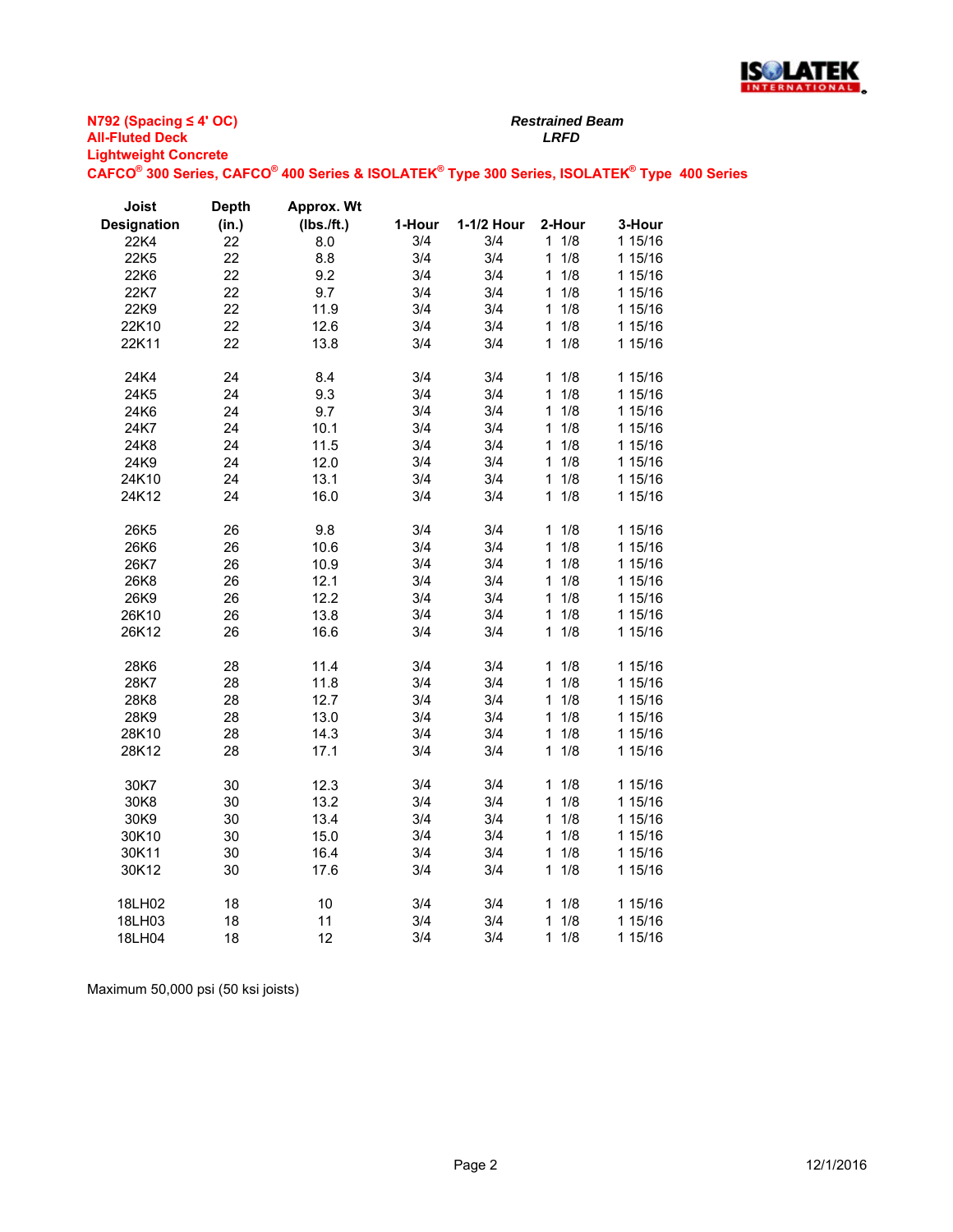

| Designation<br>(in.)<br>(Ibs./ft.)<br>1-1/2 Hour<br>2-Hour<br>1-Hour<br>$1 \t1/8$<br>3/4<br>3/4<br>18LH05<br>18<br>15 | 3-Hour<br>1 15/16 |
|-----------------------------------------------------------------------------------------------------------------------|-------------------|
|                                                                                                                       |                   |
|                                                                                                                       |                   |
| 18<br>15<br>3/4<br>3/4<br>1/8<br>18LH06<br>$\mathbf{1}$                                                               | 1 15/16           |
| 18<br>3/4<br>1/8<br>18LH07<br>17<br>3/4<br>1                                                                          | 1 15/16           |
| 18<br>19<br>3/4<br>3/4<br>1/8<br>18LH08<br>1                                                                          | 1 15/16           |
| 18<br>21<br>3/4<br>3/4<br>1/8<br>18LH09<br>1                                                                          | 1 15/16           |
| 20<br>10<br>3/4<br>3/4<br>1/8<br>20LH02<br>1                                                                          | 1 15/16           |
| 3/4<br>3/4<br>1/8<br>20<br>11<br>1<br>20LH03                                                                          | 1 15/16           |
| $\overline{1}$<br>1/8<br>20<br>12<br>3/4<br>3/4<br>20LH04                                                             | 1 15/16           |
| 3/4<br>1/8<br>20<br>14<br>3/4<br>$\mathbf{1}$<br>20LH05                                                               | 1 15/16           |
| 20<br>15<br>3/4<br>3/4<br>$\mathbf{1}$<br>1/8<br>20LH06                                                               | 1 15/16           |
| 1/8<br>20<br>17<br>3/4<br>3/4<br>20LH07<br>1                                                                          | 1 15/16           |
| 20<br>19<br>3/4<br>3/4<br>1/8<br>20LH08<br>1                                                                          | 1 15/16           |
| 20<br>21<br>20LH09<br>3/4<br>3/4<br>1<br>1/8                                                                          | 1 15/16           |
| 23<br>1/8<br>20LH10<br>20<br>3/4<br>3/4<br>$\mathbf{1}$                                                               | 1 15/16           |
| 11<br>3/4<br>3/4<br>1/8<br>24LH03<br>24<br>1                                                                          | 1 15/16           |
| 3/4<br>3/4<br>1/8<br>24<br>12<br>1<br>24LH04                                                                          | 1 15/16           |
| 24<br>13<br>3/4<br>3/4<br>1<br>1/8<br>24LH05                                                                          | 1 15/16           |
| 1/8<br>24LH06<br>24<br>16<br>3/4<br>3/4<br>1                                                                          | 1 15/16           |
| 24<br>17<br>3/4<br>3/4<br>1/8<br>$\mathbf{1}$<br>24LH07                                                               | 1 15/16           |
| 24<br>18<br>24LH08<br>3/4<br>3/4<br>1<br>1/8                                                                          | 1 15/16           |
| 21<br>1/8<br>24LH09<br>24<br>3/4<br>3/4<br>$\mathbf{1}$                                                               | 1 15/16           |
| 24<br>23<br>3/4<br>1/8<br>3/4<br>$\mathbf{1}$<br>24LH10                                                               | 1 15/16           |
| $\mathbf{1}$<br>1/8<br>24<br>25<br>3/4<br>3/4<br>24LH11                                                               | 1 15/16           |
| 28<br>13<br>3/4<br>3/4<br>1/8<br>28LH05<br>1                                                                          | 1 15/16           |
| 28<br>3/4<br>1/8<br>16<br>3/4<br>$\mathbf{1}$<br>28LH06                                                               | 1 15/16           |
| 28<br>17<br>3/4<br>3/4<br>$\mathbf{1}$<br>1/8<br>28LH07                                                               | 1 15/16           |
| 28<br>18<br>1/8<br>28LH08<br>3/4<br>3/4<br>1                                                                          | 1 15/16           |
| 21<br>1/8<br>28LH09<br>28<br>3/4<br>3/4<br>$\mathbf{1}$                                                               | 1 15/16           |
| 28<br>23<br>3/4<br>3/4<br>$\mathbf{1}$<br>1/8<br>28LH10                                                               | 1 15/16           |
| 3/4<br>3/4<br>$\overline{1}$<br>1/8<br>28<br>25<br>28LH11                                                             | 1 15/16           |
| 1/8<br>3/4<br>3/4<br>28<br>27<br>1<br>28LH12                                                                          | 1 15/16           |
| 3/4<br>1/8<br>28LH13<br>28<br>30<br>3/4<br>1                                                                          | 1 15/16           |
| 32<br>14<br>3/4<br>3/4<br>1/8<br>32LH06<br>1                                                                          | 1 15/16           |
| 32LH07<br>32<br>16<br>3/4<br>3/4<br>$\mathbf{1}$<br>1/8                                                               | 1 15/16           |
| 32<br>17<br>3/4<br>1/8<br>32LH08<br>3/4<br>1                                                                          | 1 15/16           |
| 32<br>21<br>3/4<br>3/4<br>1/8<br>32LH09<br>1                                                                          | 1 15/16           |
| 32<br>21<br>3/4<br>3/4<br>1<br>1/8<br>32LH10                                                                          | 1 15/16           |
| 3/4<br>3/4<br>1/8<br>32<br>24<br>1<br>32LH11                                                                          | 1 15/16           |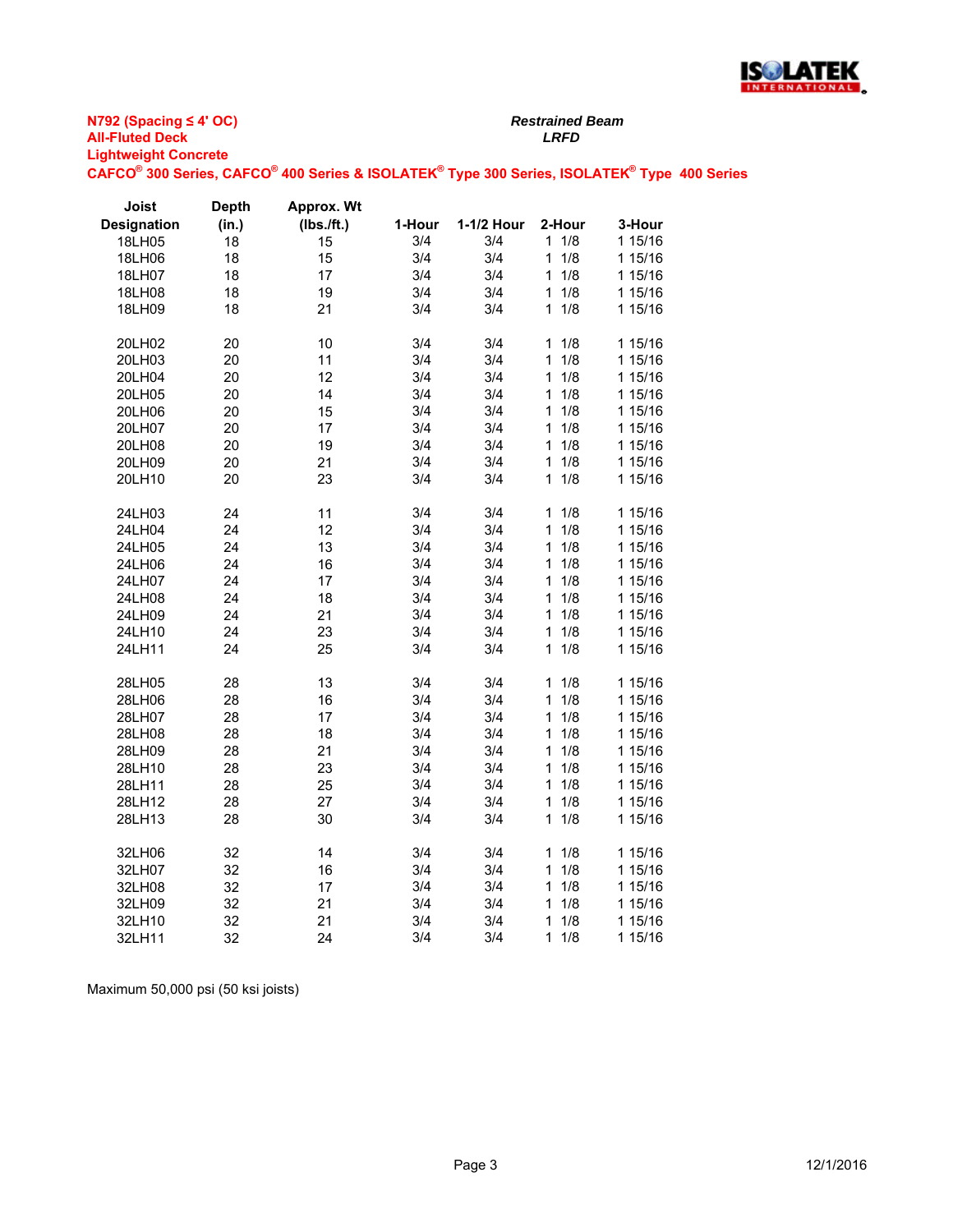

| Joist              | <b>Depth</b> | <b>Approx. Wt</b> |        |            |                     |         |
|--------------------|--------------|-------------------|--------|------------|---------------------|---------|
| <b>Designation</b> | (in.)        | (Ibs./ft.)        | 1-Hour | 1-1/2 Hour | 2-Hour              | 3-Hour  |
| 32LH12             | 32           | 27                | 3/4    | 3/4        | 11/8                | 1 15/16 |
| 32LH13             | 32           | 30                | 3/4    | 3/4        | $\mathbf{1}$<br>1/8 | 1 15/16 |
| 32LH14             | 32           | 33                | 3/4    | 3/4        | 1/8<br>1            | 1 15/16 |
| 32LH15             | 32           | 35                | 3/4    | 3/4        | $\mathbf{1}$<br>1/8 | 1 15/16 |
|                    |              |                   |        |            |                     |         |
| 36LH07             | 36           | 16                | 3/4    | 3/4        | $\mathbf{1}$<br>1/8 | 1 15/16 |
| 36LH08             | 36           | 18                | 3/4    | 3/4        | 1/8<br>$\mathbf{1}$ | 1 15/16 |
| 36LH09             | 36           | 21                | 3/4    | 3/4        | 1/8<br>$\mathbf{1}$ | 1 15/16 |
| 36LH10             | 36           | 21                | 3/4    | 3/4        | 1/8<br>$\mathbf{1}$ | 1 15/16 |
| 36LH11             | 36           | 23                | 3/4    | 3/4        | 1/8<br>1            | 1 15/16 |
| 36LH12             | 36           | 25                | 3/4    | 3/4        | 1<br>1/8            | 1 15/16 |
| 36LH13             | 36           | 30                | 3/4    | 3/4        | $\mathbf{1}$<br>1/8 | 1 15/16 |
| 36LH14             | 36           | 36                | 3/4    | 3/4        | $\mathbf{1}$<br>1/8 | 1 15/16 |
| 36LH15             | 36           | 36                | 3/4    | 3/4        | 1/8<br>$\mathbf{1}$ | 1 15/16 |
| 40LH08             | 40           | 16                | 3/4    | 3/4        | 1<br>1/8            | 1 15/16 |
| 40LH09             | 40           | 21                | 3/4    | 3/4        | $\mathbf{1}$<br>1/8 | 1 15/16 |
| 40LH10             | 40           | 21                | 3/4    | 3/4        | 1/8<br>1            | 1 15/16 |
| 40LH11             | 40           | 22                | 3/4    | 3/4        | $\mathbf{1}$<br>1/8 | 1 15/16 |
| 40LH12             | 40           | 25                | 3/4    | 3/4        | $\mathbf{1}$<br>1/8 | 1 15/16 |
| 40LH13             | 40           | 30                | 3/4    | 3/4        | 1/8<br>$\mathbf{1}$ | 1 15/16 |
| 40LH14             | 40           | 35                | 3/4    | 3/4        | 1<br>1/8            | 1 15/16 |
| 40LH15             | 40           | 36                | 3/4    | 3/4        | $\mathbf{1}$<br>1/8 | 1 15/16 |
| 40LH16             | 40           | 42                | 3/4    | 3/4        | 1/8<br>$\mathbf{1}$ | 1 15/16 |
|                    |              |                   |        |            |                     |         |
| 44LH09             | 44           | 19                | 3/4    | 3/4        | 1<br>1/8            | 1 15/16 |
| 44LH10             | 44           | 21                | 3/4    | 3/4        | 1/8<br>$\mathbf{1}$ | 1 15/16 |
| 44LH11             | 44           | 22                | 3/4    | 3/4        | 1/8<br>1            | 1 15/16 |
| 44LH12             | 44           | 25                | 3/4    | 3/4        | $\mathbf{1}$<br>1/8 | 1 15/16 |
| 44LH13             | 44           | 30                | 3/4    | 3/4        | 1<br>1/8            | 1 15/16 |
| 44LH14             | 44           | 31                | 3/4    | 3/4        | 1/8<br>$\mathbf{1}$ | 1 15/16 |
| 44LH15             | 44           | 36                | 3/4    | 3/4        | 1/8<br>1            | 1 15/16 |
| 44LH16             | 44           | 42                | 3/4    | 3/4        | 1/8<br>$\mathbf{1}$ | 1 15/16 |
| 44LH17             | 44           | 47                | 3/4    | 3/4        | 1/8<br>$\mathbf{1}$ | 1 15/16 |
| 48LH10             | 48           | 21                | 3/4    | 3/4        | 1<br>1/8            | 1 15/16 |
| 48LH11             | 48           | 22                | 3/4    | 3/4        | 1<br>1/8            | 1 15/16 |
| 48LH12             | 48           | 25                | 3/4    | 3/4        | $\mathbf{1}$<br>1/8 | 1 15/16 |
| 48LH13             | 48           | 29                | 3/4    | 3/4        | 1<br>1/8            | 1 15/16 |
| 48LH14             | 48           | 32                | 3/4    | 3/4        | 1/8<br>$\mathbf{1}$ | 1 15/16 |
| 48LH15             | 48           | 36                | 3/4    | 3/4        | 1/8<br>1            | 1 15/16 |
| 48LH16             | 48           | 42                | 3/4    | 3/4        | 1/8<br>1            | 1 15/16 |
| 48LH17             | 48           | 47                | 3/4    | 3/4        | 1/8<br>1            | 1 15/16 |
|                    |              |                   |        |            |                     |         |
| 52DLH10            | 52           | 25                | 3/4    | 3/4        | $\mathbf{1}$<br>1/8 | 1 15/16 |
| 52DLH11            | 52           | 26                | 3/4    | 3/4        | 1<br>1/8            | 1 15/16 |